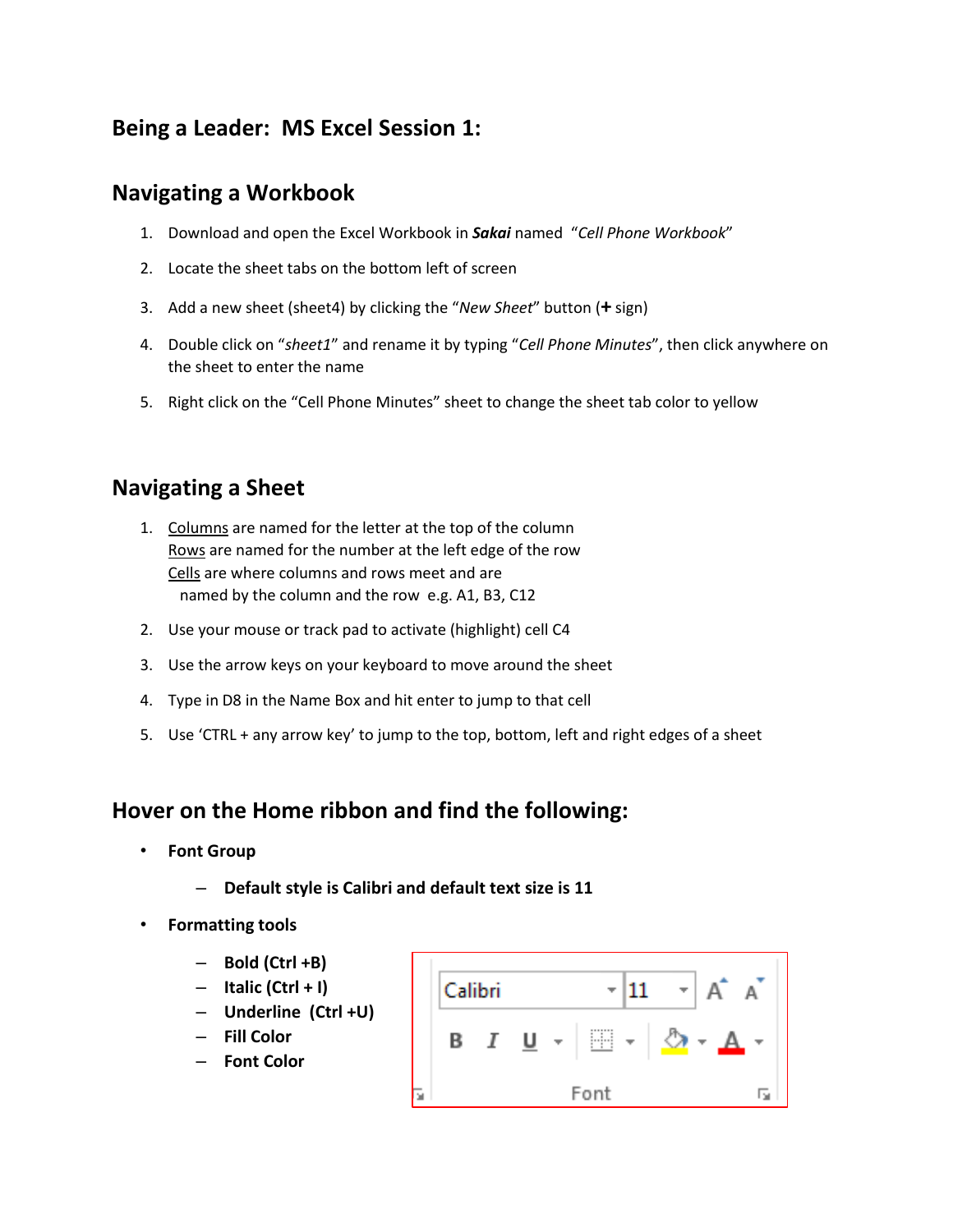## **Practice Formatting:**

- 1. Highlight cells B3 through E3, then click the 'Bold' tool on the ribbon.
- 2. Highlight the entire column A, then change the font color to blue.
- 3. Highlight the entire row 3, then change the font color to blue.
- 4. Highlight the entire sheet (CTRL + A), then change the font size to 14.

#### **Hover on the Home ribbon and find the following:**

- **Alignment Group**
	- **Align Left**
	- **Center Align**
	- **Align Right**
	- **Wrap Text**
	- **Merge & Center**



#### **Practice Alignment:**

- 1. Highlight cells B3 through E3, then click the 'Align Right' tool on the ribbon.
- 2. Highlight cells B3 through E16, then click the 'Center Align' tool.
- 3. Highlight cells A1 through E1, then click the 'Merge & Center' tool on the ribbon.
- 4. Then change the newly merged cells font size to 18.

#### **Hover on the Quick Access Toolbar and find the following:**

• **Quick Access**

| Save<br>$\overline{\phantom{0}}$<br>– Undo |  |  | 【XD 日 ち・ ♂ ~ la li |  |               |  | $\equiv$ |
|--------------------------------------------|--|--|--------------------|--|---------------|--|----------|
| – Redo                                     |  |  | LIOM AE.           |  | <b>IMCCDT</b> |  |          |

**Now click back to the Home Ribbon and choose a tool off the ribbon to right click on and add it to the Quick Access Toolbar.**